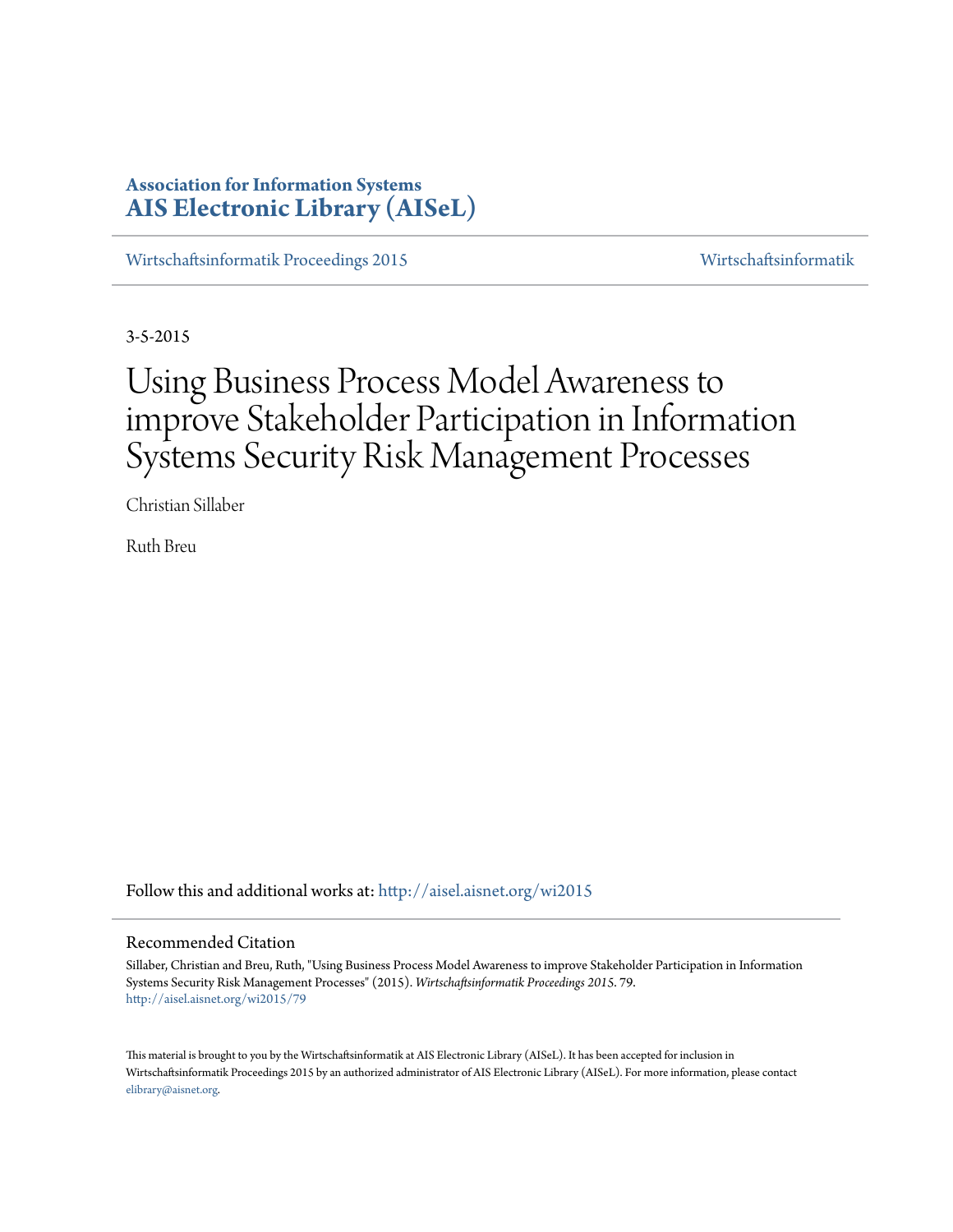# **Using Business Process Model Awareness to improve Stakeholder Participation in Information Systems Security Risk Management Processes**

Christian Sillaber<sup>1,\*</sup>, Ruth Breu<sup>1</sup>

<sup>1</sup> University of Innsbruck, Institute for Computer Science, Austria {christian.sillaber,ruth.breu}@uibk.ac.at

**Abstract.** The present paper examines stakeholders' business process model awareness to measure and improve stakeholder participation in information systems security risk management (ISRM) via a multi-method research study at the organizational level. Organizational stakeholders were interviewed to gain an understanding of their awareness of business processes and related security requirements in the context of an ongoing ISRM process. The research model was evaluated in four case studies. The findings indicate that stakeholders' awareness of business process models contributed to an improved ISRM process, better alignment to the business environment and improved elicitation of security requirements. Following current research that considers users as the most important resource in ISRM, this study highlights the importance of involving appropriate stakeholders at the right time during the ISRM process and provides risk managers with decision support for the prioritization of stakeholder participation during ISRM processes to improve results and reduce overhead.

**Keywords:** Information Systems Security Risk Management; business process model awareness; stakeholder participation; empirical information systems security risk management research

## **1 Introduction**

Multiple studies have shown that the majority of incidents related to information systems (IS) security can be traced back to internal stakeholders (e.g.  $[1-3]$ ). IS security literature moved from portraying users as the weakest link in IS security (e.g. [4, 5]) to viewing them as the solution to multiple IS security issues in recent years (e.g. [6, 7]). However, literature is still lacking empirical studies that examine more closely how users' participation positively impacts IS security risk management processes that go beyond users being viewed as "mere" executors of IS security policies. Calls for more research in this area have been made repeatedly [8, 9, 6, 7, 10].

Based on the premise that, besides focusing on the participation of stakeholders as mere subjects of IS security policies it is worthwhile to investigate their active participation in IS security risk management processes, the present paper's research question asks how user participation during IS security risk analysis phases of the risk

<sup>12&</sup>lt;sup>th</sup> International Conference on Wirtschaftsinformatik,

March 4-6 2015, Osnabrück, Germany

Sillaber, C.; Breu, R. (2015): Using Business Process Model Awareness to improve Stakeholder Participation in Information Systems Security Risk Management Processes, in: Thomas. O.; Teuteberg, F. (Hrsg.): Proceedings der 12. Internationalen Tagung Wirtschaftsinformatik (WI 2015), Osnabrück, S. 1177-1190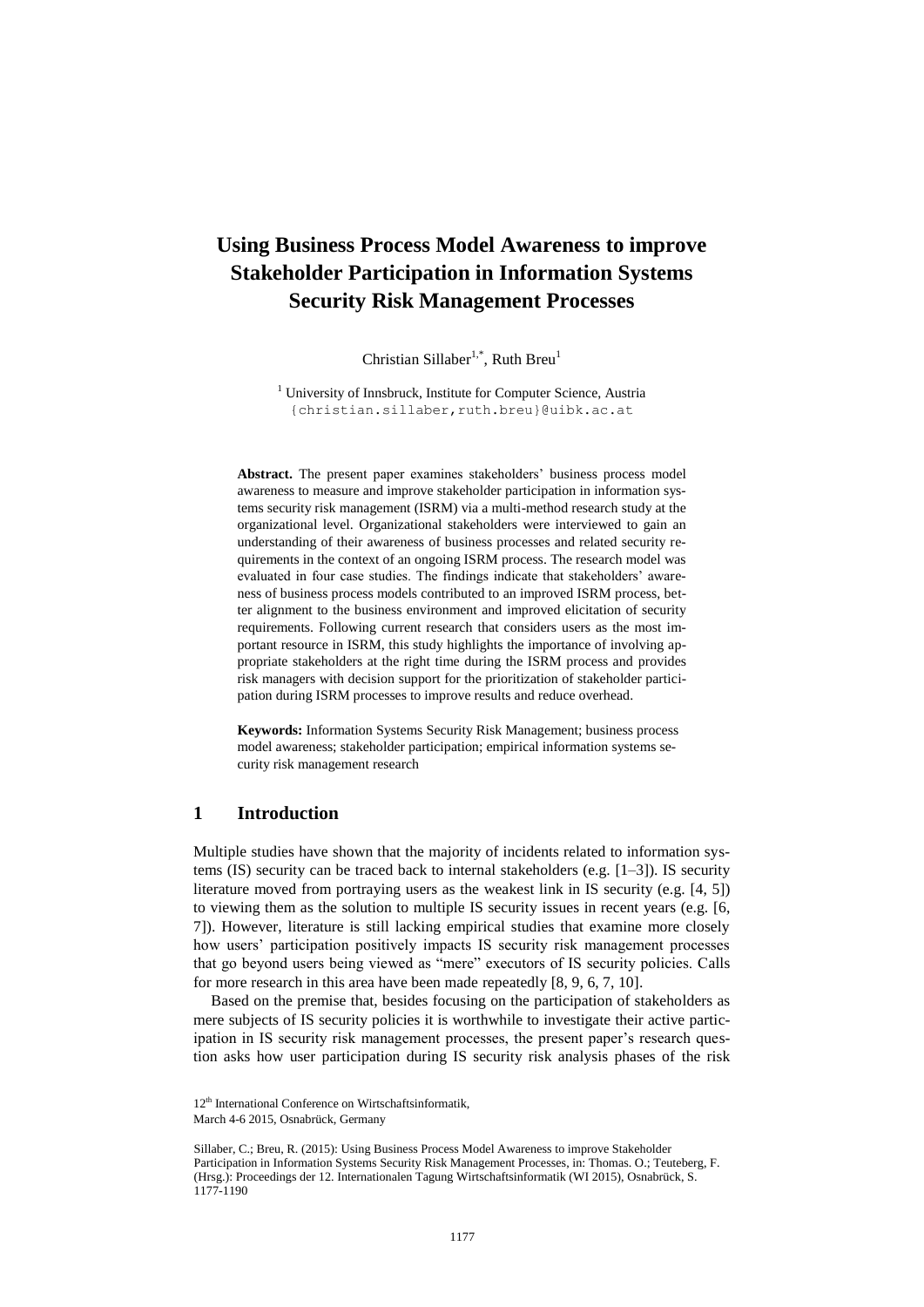management process can be shaped and utilized by focusing on the underlying business processes.

User participation in IS development and its influence on the implementational success has been extensively researched and it has been repeatedly argued that the information exchange and knowledge transfer resulting from such participation is the single most important effect [11]. Accordingly, the inclusion of multiple stakeholders in the risk management process has already been included in most established IS security risk management processes [12, 13].

The objective of this paper is to examine stakeholder participation in analysis phases of the IS security risk management processes and how users' business process model awareness impacts the IS security risk management process – in particular its security requirements in both number and accuracy. In doing so, this paper answers calls for research on user participation in IS security risk processes [14] and validates the findings in several case studies at the organization under investigation.

The remainder of this paper is organized as follows. First, the concept of user participation in IS security risk analysis settings is presented and an overview on existing state-of the art research is presented. Next, the study's multi-method research design is outlined, followed by a qualitative exploratory study that examined user participation in IS security risk management processes focusing on business process awareness and its contribution to the analysis process. A theoretical model informed by IS development theories and the qualitative study is then tested in a confirmatory quantitative study. Finally, the paper concludes with a discussion of the implications of the study, limitations, and suggestions for future research.

## **2 Theory**

IS security risk management is the continuous process to identify and assess risk and to apply methods to reduce it to an acceptable extent. The present paper distinguishes between the analysis phases where risks are identified and security requirements elicited as well as the design and implementation phases where strategies and controls are being developed and implemented respectively, based on the results of the analysis phase. The present paper focuses on the analysis phase.

The present publication builds on the theories developed on user participation in ISRM presented in [6], which in turn builds on the buy-in theory, system quality theory and emergent interactions theory.

Following an synthesis of theories explaining user participation in IS security contexts, Spears et al. [7] define user participation in ISRM as the set of behaviors, activities, and assignments undertaken by business users during risk assessment and the design and implementation of IS security controls that is expected to add value to security risk management. By focusing on the assessment (i.e. analysis) phase, we reconceptualize the success outcomes, actors, activities and hypothesized links between outcomes and activities to fit the concepts under investigation in the present paper, as suggested in [7]. In following section, the present paper examines how stakeholder's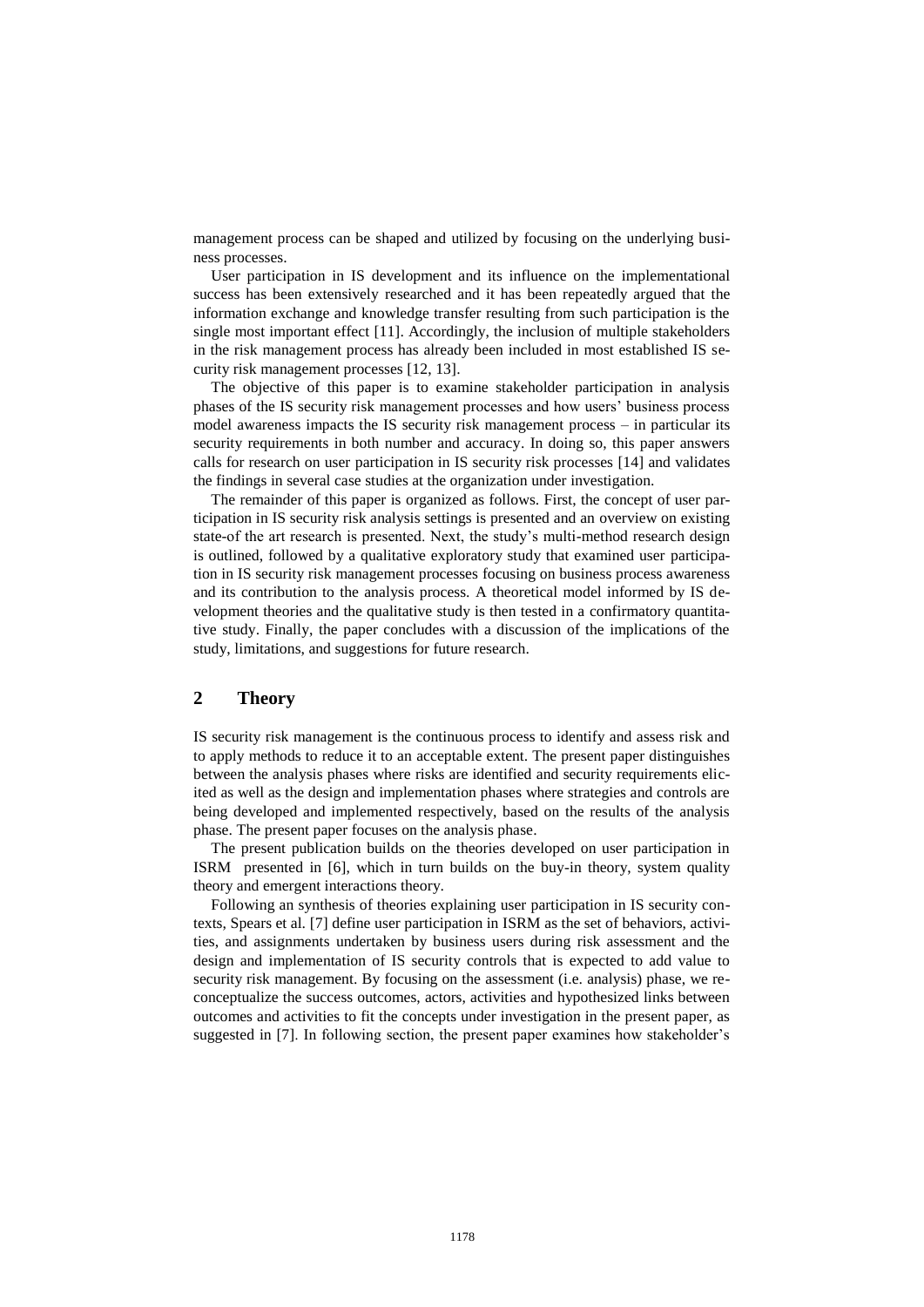awareness of business process models contributes to their participation in IS security risk management processes.

## **3 Multi-Method Research Design**

A combination of data collection and analysis methods were used on separate samples to examine business process model awareness in the analysis phase of IS security risk management. Interviews were conducted with one sample, followed by a qualitative analysis on a different sample with professionals who participate in an organizational IS security risk management process.

This multi-method or mixed-method approach was chosen based on the premise that separate and dissimilar data sets would provide a richer picture and thus compensate for the fact that experimentations in IS risk management processes are difficult to conduct [15, 16]. A sequential design was used in that the qualitative exploratory study informed a subsequent confirmatory study.

Qualitative methods were appropriate as they provide a rich understanding of the activities, behaviors and assignments that define user participation in the context of this study [15]. Furthermore, they allow for the construction of a framework for analysis. As the theories were used as a framework of analysis, data collection for the qualitative study was not based on any *a-priori* theories and can therefore be considered as an exploratory study.

Quantitative methods were then employed to test the theoretical framework derived from the quantitative study based on the researchers' understanding. Hypotheses that were constructed from the qualitative study formed a model that examined the degree to which user awareness of business process models explained variation in prespecified outcome variables (number and quality of elicited security requirements). Thus, combining qualitative and quantitative methods provided both a rich context and testability to the study.

## **4 Exploratory Study of Business Process Model Awareness and User Participation in IS Security Management**

An exploratory study was conducted to better understand the connection between business process model awareness and stakeholder participation in IS security risk management and to investigate its outcomes. The exploratory study was conducted during an ongoing action design research [17] project seeking to improve the IS security risk management process currently used by the organization. The organization under investigation is one local branch ( $\approx 100$  employees) of a multinational engineering company, focusing on the development of distributed information systems within a highly regulated domain.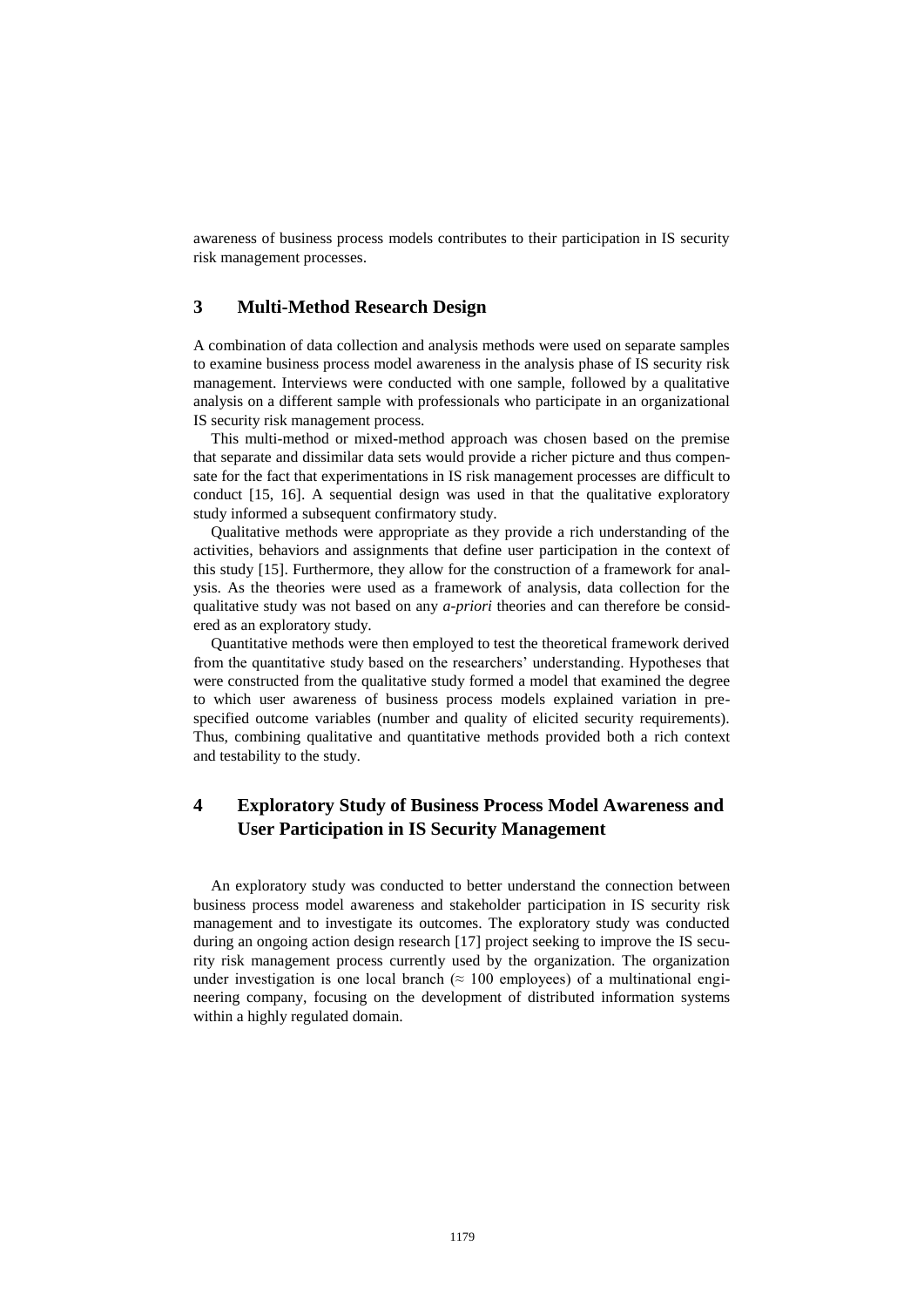#### **4.1 Data Collection**

To conduct the exploratory study, informants currently involved in the IS security risk management process were identified within the organization.

Five semi-structured interviews were conducted with five informants including three product managers, one deputy chief information security manager and one technological executive. This convenience sample included three employees with a degree in computer science and one with a specialization in IS security.

Each interview lasted approximately 45 minutes and was recorded. The informants were granted anonymity. The interviews were conducted as part of an ongoing action design research project and informants were told the purpose of the study was to gain a better understanding of the fit between business needs and the IS security risk management process. They were asked to recall information on the business processes under investigation in the security risk analysis and to identify security requirements and risks accordingly. The business processes were obtained from an internal knowledge base documenting IS development and IS usage for development purposes. The following processes were selected: bug management, feature selection for the next release, customer approval management, and change management.

#### **4.2 Analysis**

An iterative process of three manually performed coding techniques was applied to interview transcriptions. First, selective coding was used to develop an initial code list that contained stakeholder participation, awareness of the business process model and risks. Next, open-ended coding was used to identify new codes as they emerged from interview transcripts. Finally, relationships between business process awareness, stakeholder participation and risks were identified.

As informants described the business process currently under risk analysis, they were asked which parts of the business process relate to which risks and to describe their knowledge on different aspects of the business process model. They were afterwards presented with results from an earlier IS security risk analysis and were asked to relate the described risks to the business process model.

Once the data had been collected, segments of interview transcripts were coded as business process model awareness when informants recalled specific aspects of the underlying business process model when elicitating risks or security requirements. These coded segments were subsequently grouped and assigned new codes that categorized the activities in which users participated. Relationships among codes were then analyzed.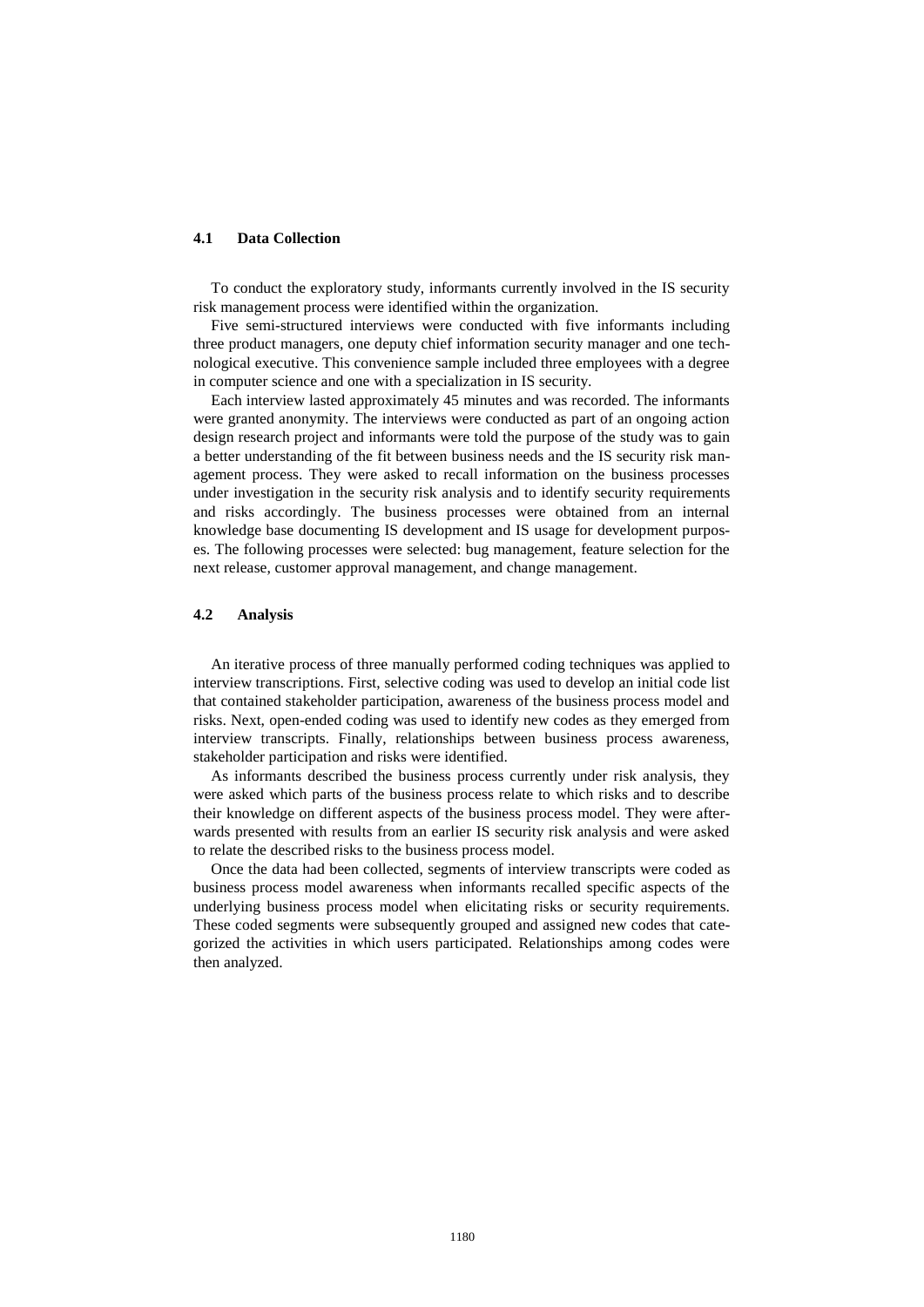#### **4.3 Results**

Informants described their roles and activities in relationship to different parts of the business process model under investigation during the risk analysis process. They de- scribed their awareness of business process elements and their possible contribution to the IS security risk management process in terms of identified risks, elicited security requirements and business needs from their perspective. Each of these aspects is described below, providing contextual detail of stakeholder awareness and the derived benefit to the IS security risk management process.

All informants indicated that they had participated in the past in documenting business processes to determine information use throughout a business process - at least at an informal level, thus confirming the observations made in [6]. They also confirmed that the information flow within the business process model is a main source of information for the risk assessment process. Following the flow of information, stakeholders elicited security requirements for different parts of the business process.

The informants (except the for the chief information security manager) stated the effort for the IS security risk management process is normally led by other roles within the organization and that they have already provided input to it in the past based on their in-depth knowledge of business needs.

Following the categorization of the CIA (Confidentiality, Integrity, Availability) triad [18], we could observe that all informants were able to elicit at least one confidentiality, integrity or availability security requirement for each part of the business process model under investigation.

As for the awareness of the business process model in relation to the IS security risk process, we could elicit the following classification:

- ─ *Complete awareness*: the stakeholder could describe the entire business process as defined at the organizational level.
- ─ *Partial awareness*: the stakeholder could describe several parts of the business process as defined at the organizational level. We did not differentiate between incomplete or wrong assertions made by the stakeholder and utilized the taxonomy introduced in [19].
- ─ *Referential awareness*: the stakeholder could not describe the business process as defined at the organizational level but knew whom to ask or where a descriptive document could be found.
- ─ *No awareness*: the stakeholder could not describe the business process and was not able to refer to a further knowledge source.

Regarding the participation of stakeholders during the risk management process, stakeholders reported their past involvement during (1) the analysis (2) the risk mitigation strategy creation (3) control design and (4) control implementation phase, which seems to fit the IS security risk management model (albeit differences in nomenclature) proposed in [6]. The informants reported their contribution during all stages in all implemented business processes they either had claimed complete or at least partial awareness.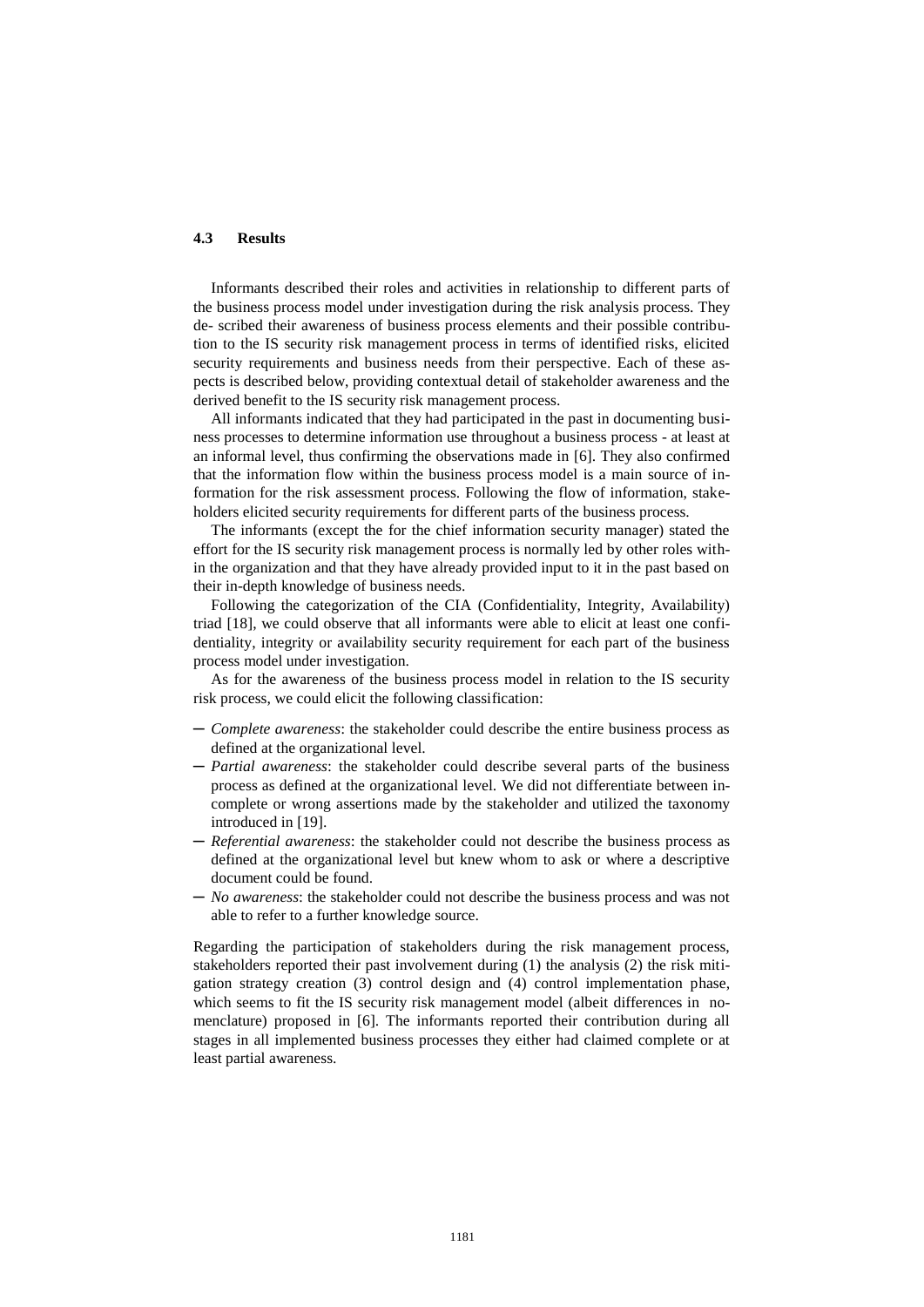All informants reported that they felt most confident when talking about risks related to business processes they had complete awareness of. All but two informants insisted on referring to an external source when inquiring about risks related to a business process they had partial awareness of. This finding is further examined in the confirmatory study by testing the hypothesis:

**H1**: Including stakeholder with complete awareness of business processes in IS security risk management processes positively contributes to the risk analysis process.

During the interviews we could identify one business process where all informants but the deputy chief information security manager had no awareness of the business process model. However, when asked to elicit security requirements for this business process, which had the term "customer data processing" in its description, we could observe all informants trying to recall security requirements elicited for a known business process with a similar name. For example, Anton (all names changed for anonymity), a product manager said:

*[The same scenario] happened during a risk assessment when I started in my first year [at XY organization]. Due to my name being the same as [a stakeholder from a different business unit], the risk manager inquired me about "my" business process and activities. I was not aware of the mix-up until much later and thought that I had to come up with security requirements [...]. I provided him with those of a related business process I was aware of.*

This observation is further examined in the confirmatory study by testing the hypothesis:

**H2:** Stakeholders with no awareness of the business processes will re-use security requirements from business processes they are familiar with.

If informants only had referential awareness of a business process under investigation, we validated their references to other informants (two references were made to stakeholders not in the sample group). We found that all references to other informants were either correct (i.e. the referenced stakeholder had complete awareness) or could point to a stakeholder that had complete awareness. The therefrom generated directed graph was acyclic.

We found that stakeholders with partial business process awareness can be categorized according to the following scheme:

- ─ *business process stakeholder deficit awareness*: the informants failed to recall responsible stakeholders (7 times)
- ─ *business process information flow deficit awareness*: the informants failed to recall the correct flow of information between different stages of the business process (4 times)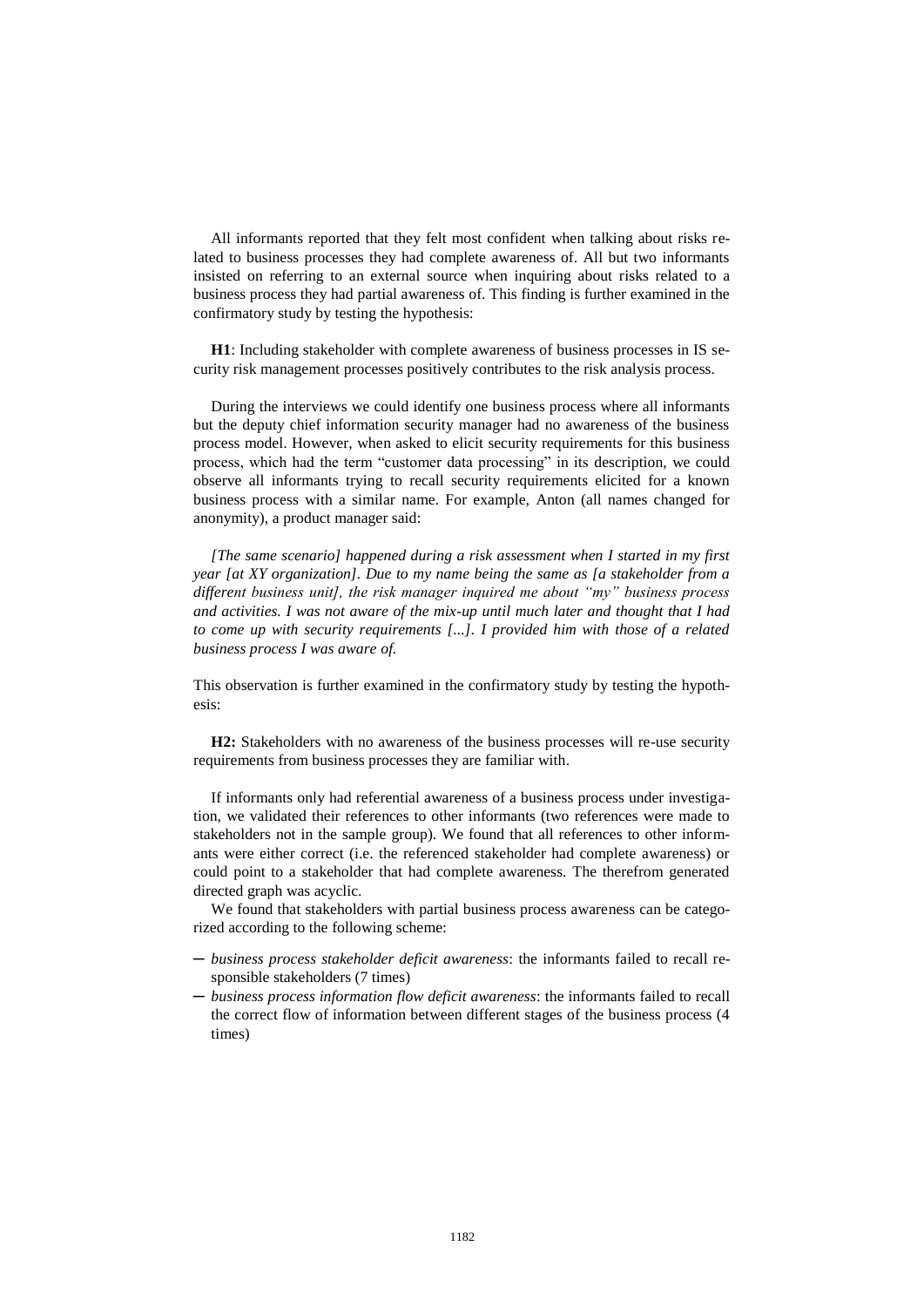- ─ *business process documentation artefact deficit awareness*: the informants failed to recall documentation artefacts that were created during or as a result of the business process (9 times)
- ─ *general business process deficit awareness*: the informants failed to recall aspects of the business process not related to the previous categories. We observed one case where an informant described an outdated business process and one case where an informant falsely claimed that this particular business process has no instantiations within the organization.

Informant answers, if categorized into one of the three first groups were found to omit risks related to the awareness lacking area as well as the other two, but to a lesser degree. Low documentation artefact awareness seemed to correspond most negatively to overall awareness of security requirements and risks related to this particular business process. Most informants that gave answers categorized in this group claimed no awareness of any documented security requirements or IS security policies applicable to that business process. The fact that business process stakeholders' awareness of documentation artefacts, created during or after the execution of a business process, seemed to correlate with the contribution to the risk management process (i.e. the fewer documentation artefacts the informant could recall, the more incomplete the elicited security requirements were), we formulated the following hypothesis:

**H3**: Stakeholder awareness of business process documentation influences the stakeholder's contribution to the IS security risk management process.

Finally, the risk manager should be able to select and prioritize stakeholders they want to include in the IS security risk analysis phase by some metric in case they need to prioritize due to limited time and budget. We therefore formulated the following hypothesis:

**H4:** Stakeholder selection based on business process model awareness is viable and improves data quality in early stages of the IS security risk management process.

## **5 A Confirmatory Study of User Participation IS Security Management**

To validate the hypotheses and to further triangulate the results from the exploratory study, four case studies were conducted at the organization under investigation. Four business processes were randomly selected for conducting a IS security risk analysis. Stakeholders from the organization (including the stakeholders from the exploratory study) were asked to participate in each of the case studies. Information on the expected results from IS security risk analysis were gathered with senior risk managers.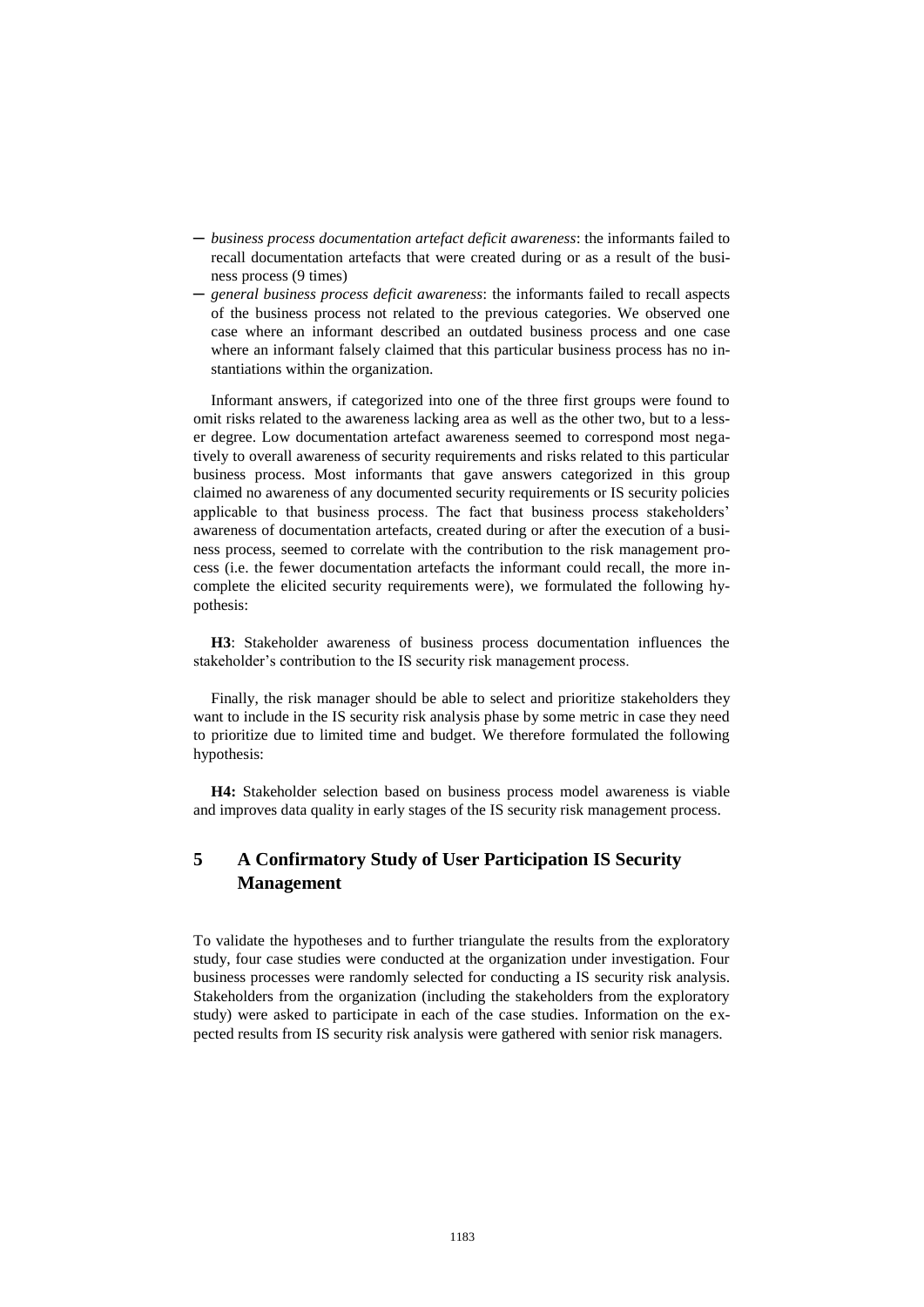#### **5.1 Measures**

For each business process and each stakeholder, a survey was used. The survey items used to measure the research model variables were derived from the qualitative study and all model constructs were measured with indicators as described next:

*Business process awareness*: Self-reported business process awareness (BPA<sub>s</sub>): we asked stakeholders to self-assess their awareness levels regarding the business process according to the classification developed in the exploratory study. Observed business process awareness (BPA<sub>0</sub>): we asked the stakeholders to describe or draw the business process and ranked them accordingly.

*Security requirements elicitation*: We asked stakeholders to elicit security requirements for the business process and evaluated  $(SR_n)$  the number of elicited security requirements,  $(SR_m)$  the number of security requirements matching the reference data set,  $(SR<sub>a</sub>)$  the number of security requirements that are valid and had been omitted in the previous IS security risk assessment, and  $(SR_r)$  the number of reused security requirements from other business processes if stakeholders stated that they are doing so.

*Business process contextual awareness*: We counted the number of omitted business process stakeholders ( $BPC_p$ ), omitted information flow paths ( $BPC_i$ ), and omitted process documentation artefacts (BPC $_d$ ).

#### **5.2 Data Collection**

Content validity**:** We made an effort to ensure that the survey items were clearly understood by the respondents and that the informants responded to questions that we intended to ask. The survey was conducted verbally and clarifications were provided by the researchers. Participants could model their business processes on a whiteboard and were provided with access to any organizational knowledge source that is normally available to them.

We conducted each case study at the premises of the organization under investigation and told stakeholders to view the researchers as risk managers conducting an IS security risk analysis. With each stakeholder, we went through all four business processes starting with asking the survey questions and voice recording their answers. All stakeholders were promised anonymity and the organization was promised confidentiality regarding specific security risk related results and the content of their business processes.

We interviewed 9 stakeholders for at least one hour per use case. All participants were IS professionals and were product manager or senior developers. Despite the small sample size of 9 stakeholders, we are confident that we provide a reasonably adequate representation of the target population, as we are not interested in perceived effects (requiring a broad sample size) but rather objectively measurable influence in IS security risk management, which would not be gather-able in a broad fashion. A discussion of further limitations and future evaluation in a broader study is presented in the next section.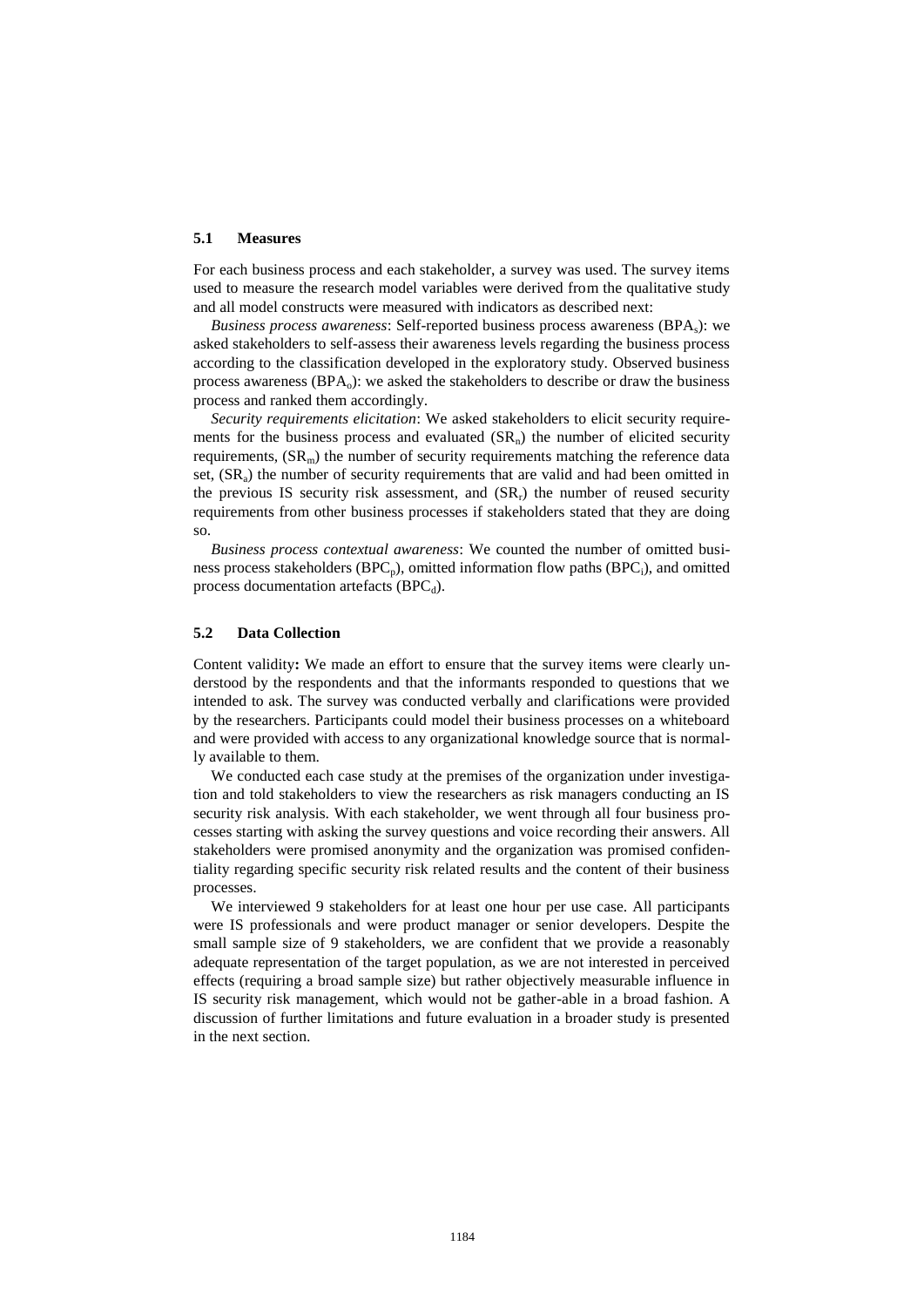#### **5.3 Analysis**

The R Package "plsm" [20] was used to analyze the collected data. The descriptive statistics of the data are provided in Table 1 and Table 2.

We found that observed business process awareness  $(BPA<sub>o</sub> - observed by re$ searchers) explained better than the self-reported business process awareness ( $BPA_s$ as reported by the stakeholders) the contribution to the number of elicited security requirements (0.639 vs 0.382). The more details on each business process the stakeholders omitted, the worse the elicited security requirements turned out: Number of omitted business process stakeholders, number of omitted information flow paths and number of omitted documentation artefacts could predict the number of new security requirements added during elicitation.

Out of those stakeholders that had an awareness level of 3 or 4 (partial or complete awareness), 100% of the security requirements (compared to the referential data set of security requirements elicited during the last IS security risk analysis) could be elicited by just including one stakeholder in the IS security risk analysis process. We observed that the "best" stakeholders outperformed the previous IS security risk analysis by eliciting one, two and in one case event three security requirements that were not included in the referential set, which could be explained by several awareness campaigns that happened since. This phenomena will be investigated in the future.

To analyze the resulting security requirements in terms of quantity and quality, we validated whether the elicited security requirements a) had an understandable description, b) were linked to at least one artefact of the underlying business process, and c) were linked to at least one business source (e.g. customer contract, law) that establishes the business need for each security requirement (c.f. the taxonomy we proposed in [19]). If all three conditions were met, we counted the security requirement as properly elicited. Then those security requirements were matched to the set of already elicited security requirements from a previous IS security risk analysis.

As a result, we could confirm the hypothesized relationship between stakeholders' awareness of business processes and their possible contribution to the IS security risk management process. Furthermore, we could confirm the hypothesized possibility to prioritize and select stakeholders based on their business process model awareness for participation in the IS security risk management process. The following section discusses the results in more detail and presents contributions to research and industry.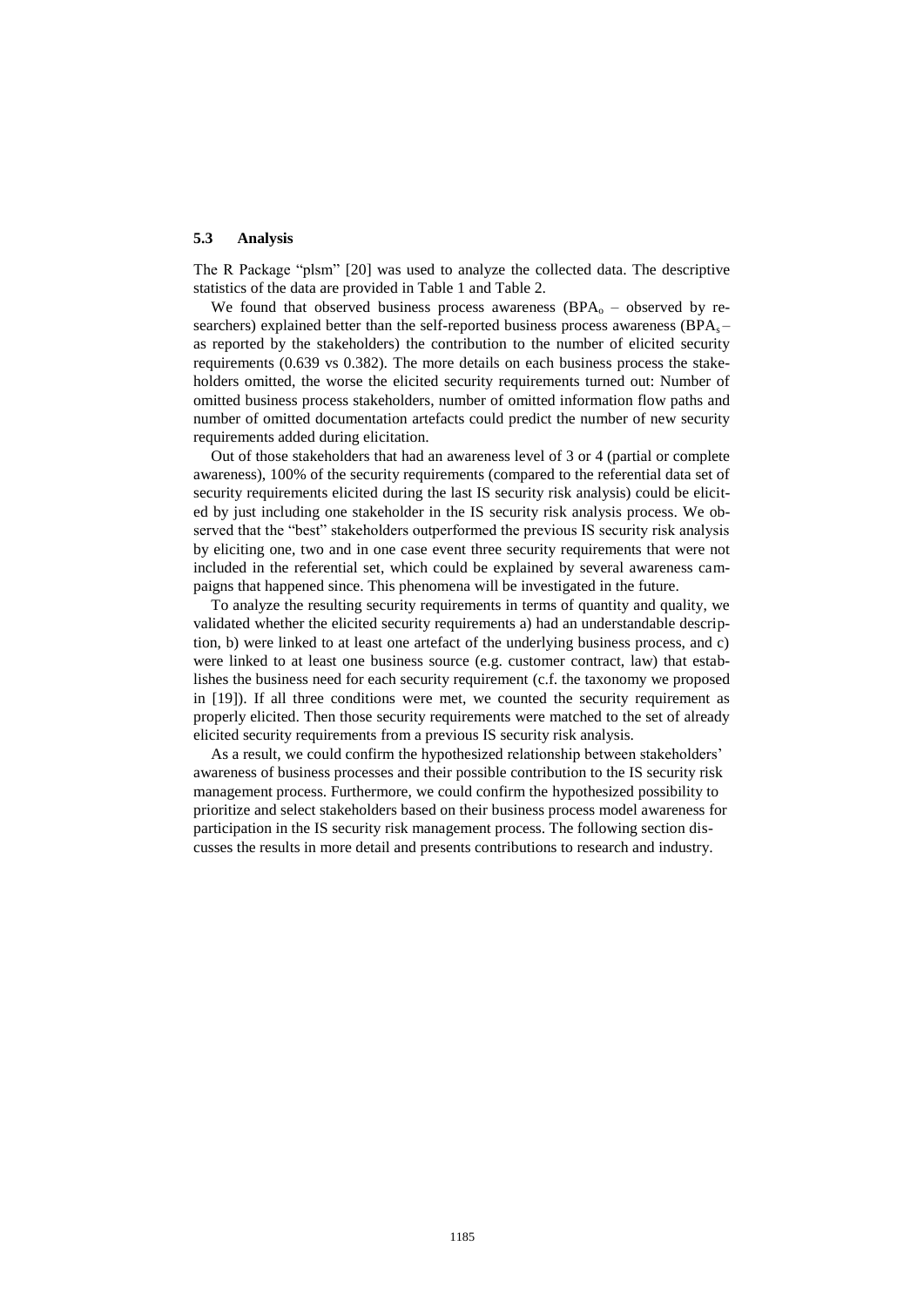|                    |          |      |      |           | <b>Business Process 1</b> |      |          |          | <b>Business Process 2</b> |          |           |                |           |          |      |      |      |      |
|--------------------|----------|------|------|-----------|---------------------------|------|----------|----------|---------------------------|----------|-----------|----------------|-----------|----------|------|------|------|------|
| <b>Stakeholder</b> | IS1      | S2   | S3   | <b>S4</b> | S5                        | 86   | S7       | S8       | S9                        | S1       | <b>S2</b> | S3             | <b>S4</b> | S5       | S6   | S7   | S8   | S9   |
| BPA <sub>s</sub>   | 4        |      | າ    |           | з                         | 4    |          |          |                           | 4        | ٩         |                |           |          | ٩    | ٩    | ٩    | 4    |
| $BPA_0$            | 4        |      |      |           | 3                         | 3    |          |          | 2                         | 4        | 4         |                |           |          |      | ٩    |      | 3    |
| $SR_n$             | 13       |      |      |           | 10                        | 10   | 15       |          | 5                         | 8        |           |                | 6         |          |      |      |      | 11   |
| $%$ match          | 1.08     | 0.17 | 0.   | 0.25      | 0.83                      | 0.83 | .25      | 0.92     | 0.42                      | 0.89     |           |                | 0.67      | 0.       | つつ   | 0.56 | 0.22 | 1.22 |
| SR <sub>m</sub>    | 12       |      |      |           | 9                         | 8    | 12       | 9        | ٢                         | 8        | Q         |                | Δ         |          | 8    |      |      |      |
| $%$ match          | 1.00     | 0.08 | 0.17 | 0.17      | 0.75                      | 0.67 | 1.00     | 0.75     | 0.42                      | 0.89     | 1.00      | 0.11           | 0.44      | 0.78     | 0.89 | 0.22 | 0.22 | 0.78 |
| SR <sub>a</sub>    |          |      |      |           | o                         | 0    |          | o        | 0                         | 0        |           | 0              |           |          | o    |      | o    |      |
| SRr                |          |      | າ    |           | o                         | o    |          |          | ٩                         | O        | З         | $\mathfrak{D}$ |           |          | າ    | ٩    | o    |      |
| $BPC_p$            | $\Omega$ |      |      |           |                           |      | $\Omega$ | 3        | 3                         | $\Omega$ | o         |                |           | $\Omega$ | з    |      | 4    |      |
| %match             | 0.00     | 0.60 | 0.80 | 1.00      | 0.20                      | 0.20 | 0.00     | 0.60     | 0.60                      | 0.00     | 0.00      | 1.00           | 0.50      | 0.00     | 0.75 | 0.50 | 1.00 | 0.25 |
| $BPC_i$            | $\Omega$ | Q    | 20   | 21        | 6                         | 3    | $\Omega$ | 8        | 20                        | 2        | $\Omega$  | 12             | 8         | $\Omega$ |      |      |      | 2    |
| $%$ match          | 0.00     | 0.43 | 0.95 | 1.00      | 0.29                      | 0.14 | 0.00     | 0.38     | 0.95                      | 0.17     | 0.00      | 1.00           | 0.67      | 0.0      | 0.08 | 0.58 | 0.92 | 0.17 |
| <b>BPCd</b>        | $\Omega$ |      | 6    |           |                           |      | $\Omega$ | $\Omega$ | 6                         |          | 0         | 3              |           | 0        | 0    |      |      | 0    |
| $%$ match          | 0.00     | 1.00 | 0.86 | 0.86      | 0.14                      | 0.29 | 0.00     | 0.00     | 0.86                      | 0.00     | 0.00      | 1.00           | 0.67      | 0.00     | 0.00 | 0.00 | 0.33 | 0.00 |

**Table 1.** Results from the case studies (Business processes 1 and 2)

## **6 Discussion**

The present paper examined stakeholder participation in IS security risk management processes. In a multi-method research study we assessed the impact stakeholders' business process model awareness had on the stakeholders' contribution to the IS security risk management process. Stakeholders' awareness of business process models was found to improve the elicited security requirements in both number and accuracy. Thus, stake- holder awareness of business process models was found to add value to an organization's IS security risk management process.

Self-assessment of stakeholders' business process model awareness was found to be a good indicator of a stakeholder's potential contribution to the IS security risk management process. Objective assessment of stakeholders' awareness of business process models outperformed self-assessment.

|                  | <b>Business Process 3</b> |      |           |          |          |                |          |          |                |          | <b>Business Process 4</b> |          |          |          |          |      |           |               |  |
|------------------|---------------------------|------|-----------|----------|----------|----------------|----------|----------|----------------|----------|---------------------------|----------|----------|----------|----------|------|-----------|---------------|--|
| Stakeholder S1   |                           | S2   | <b>S3</b> | S4       | S5       | 86             | S7       | S8       | <b>S9</b>      | S1       | <b>S2</b>                 | S3       | 84       | S5       | 86       | S7   | <b>S8</b> | <b>S9</b>     |  |
| BPA <sub>s</sub> | 4                         |      |           |          |          |                |          |          |                |          |                           |          |          |          |          |      |           | $\mathcal{D}$ |  |
| BPA <sub>o</sub> | 4                         |      | 3         |          | 3        | 3              | 4        |          | 4              | 4        | 4                         |          |          | 3        |          |      |           |               |  |
| SR <sub>n</sub>  | 14                        | ٩    | 4         | 10       | 11       | 12             | 11       |          | 16             |          | 8                         |          |          |          |          |      | 5         | n             |  |
| % match          | 1.00                      | 0.21 | 0.29      | 0.71     | 0.79     | 0.86           | 0.79     | 0.07     | 1.14           | 1.75     | 2.00                      | 0.50     | 0.25     | 0.25     | 0.75     | 0.25 |           | 1.50          |  |
| SR <sub>m</sub>  | 4                         |      |           |          | 10       | 12             | 10       | $\Omega$ | 14             | 10       | 4                         |          | $\Omega$ | 0        | ٩        |      | 3         | $\Omega$      |  |
| % match          | 1.00                      | 0.21 | 0.21      | 0.50     | 0.71     | 0.86           | 0.71     | 0.00     | 1.00           | 0.00     | 1.00                      | 0.50     | 0.00     | 0.00     | 0.75     | 0.00 | 0.75      | 0.00          |  |
| SR <sub>a</sub>  | $\Omega$                  | 0    | 0         | $\Omega$ | $\Omega$ | 0              | $\Omega$ | o        | $\overline{c}$ | З        | 3                         | $\Omega$ | $\Omega$ | $\Omega$ | $\Omega$ |      |           |               |  |
| SR <sub>r</sub>  |                           |      | 4         | 4        |          |                | $\Omega$ |          |                | $\Omega$ | 0                         | 2        |          | ٩        | 3        |      |           |               |  |
| $BPC_n$          | $\Omega$                  | o    | $\Omega$  |          |          | 0              | $\Omega$ | Δ        |                | $\Omega$ | $\Omega$                  | っ        |          |          | $\Omega$ | ٩    | ٩         |               |  |
| %match           | 0.00                      | 0.00 | 0.00      | 0.40     | 40<br>0. | 0.00           | 0.00     | 0.80     | 0.20           | 0.00     | 0.00                      | 0.67     | 0.33     | 0.33     | 0.00     | 1.00 | 1.00      | 0.33          |  |
| $BPC_i$          |                           |      |           |          |          | 6              | $\Omega$ | 5        |                | 0        | $\Omega$                  | 9        | 10       | 9        | 10       |      | 9         | 8             |  |
| % match          | 0.14                      | 0.14 | 0.43      | 0.43     | 0.14     | $0.86 \quad 0$ |          | 0.71     | 0.14           | 0.00     | 0.00                      | 0.82     | 0.91     | 0.82     | 0.91     | 1.00 | 0.82      | 0.73          |  |
| BPC <sub>d</sub> | $\Omega$                  | 6    | 5         |          | 0        |                | $\Omega$ | 5        | $\Omega$       | 0        | $\Omega$                  |          |          |          | $\Omega$ |      |           | 2             |  |
| % match          | 0.00                      | 1.00 | 0.83      | 0.17     | 0.00     | 0.17           | 0.00     | 0.83     | 0.00           | 0.00     | 0.00                      | 0.50     | 1.00     | 0.50     | 0.00     | 1.00 | 0.50      | 1.00          |  |

**Table 2.** Results from the case studies (Business processes 3 and 4)

We found that awareness of documentation artefacts that are produced during or after a business process executes (e.g. checklists, protocols, requirement specifications), was the most important predictor for stakeholders' ability to contribute to the IS security requirements process.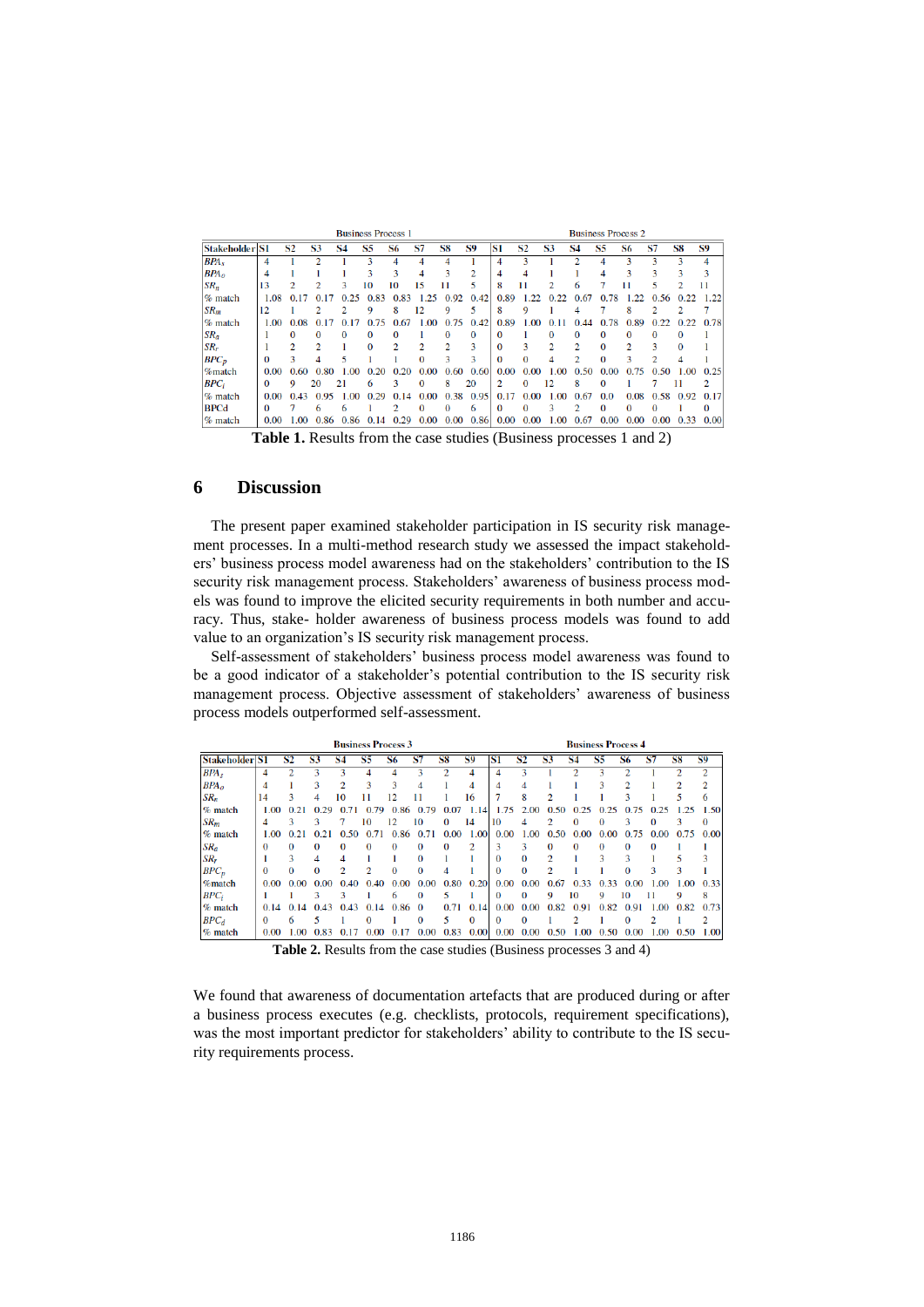#### **6.1 Research Contribution**

In extension to existing research on user participation in IS security risk management (e.g. [21, 12]), the present study examined how stakeholder awareness of business process models impacts the IS security risk analysis process. Both the qualitative and quantitative studies found evidence that the better the stakeholders involved in the IS security risk management process are aware of the business process under investigation, the better their contribution to the IS security risk management processes was. This study provides a first step towards the analysis of user behavior and stakeholder contribution to the IS security risk management process. Secondly, the multi-method research design of the study contributed a first classification scheme of business process model awareness for the assessment of stakeholders within IS security risk management process.

#### **6.2 Implications for Practice**

The results of the present study suggest that the IS security risk managers can prioritize user participation in the security risk process according to stakeholders' awareness of the underlying business process. Existing literature recommends to mostly focus on business process owners as a main source for the risk management process - which, without further differentiation, might lead to quality deficits as our study has shown. Instead, an objective assessment of stakeholders' awareness of business process models is a better strategy to select stakeholders for participation.

A second implication of the study is the call for increased business process transparency and better documentation of security requirements related to the business processes. Study findings suggest that there is a benefit from making business process knowledge available to all stakeholders. In particular it seems to be desirable to include IS security risk analysis results in the business process documentation as stakeholders remembering results outperformed stakeholders that had not been involved during the last analysis and had no available documentation (i.e. they could defer security requirements from an existing set of security requirements covering a business process known to them).

Finally, study findings suggest that user participation in the IS security risk management process is highly desirable and that this participation can lead to a better fit of IS security risk analysis results to the business needs.

## **6.3 Study Limitations**

Several limitations of the study need to be acknowledged. First, stakeholder awareness of business processes was measured using both a self-reported assessment as well as an assessment based on the stakeholder's ability to recreate the business process model. Both measurements contain subjective errors and should be used with caution. In particular, the comparison between the self-reported and the observed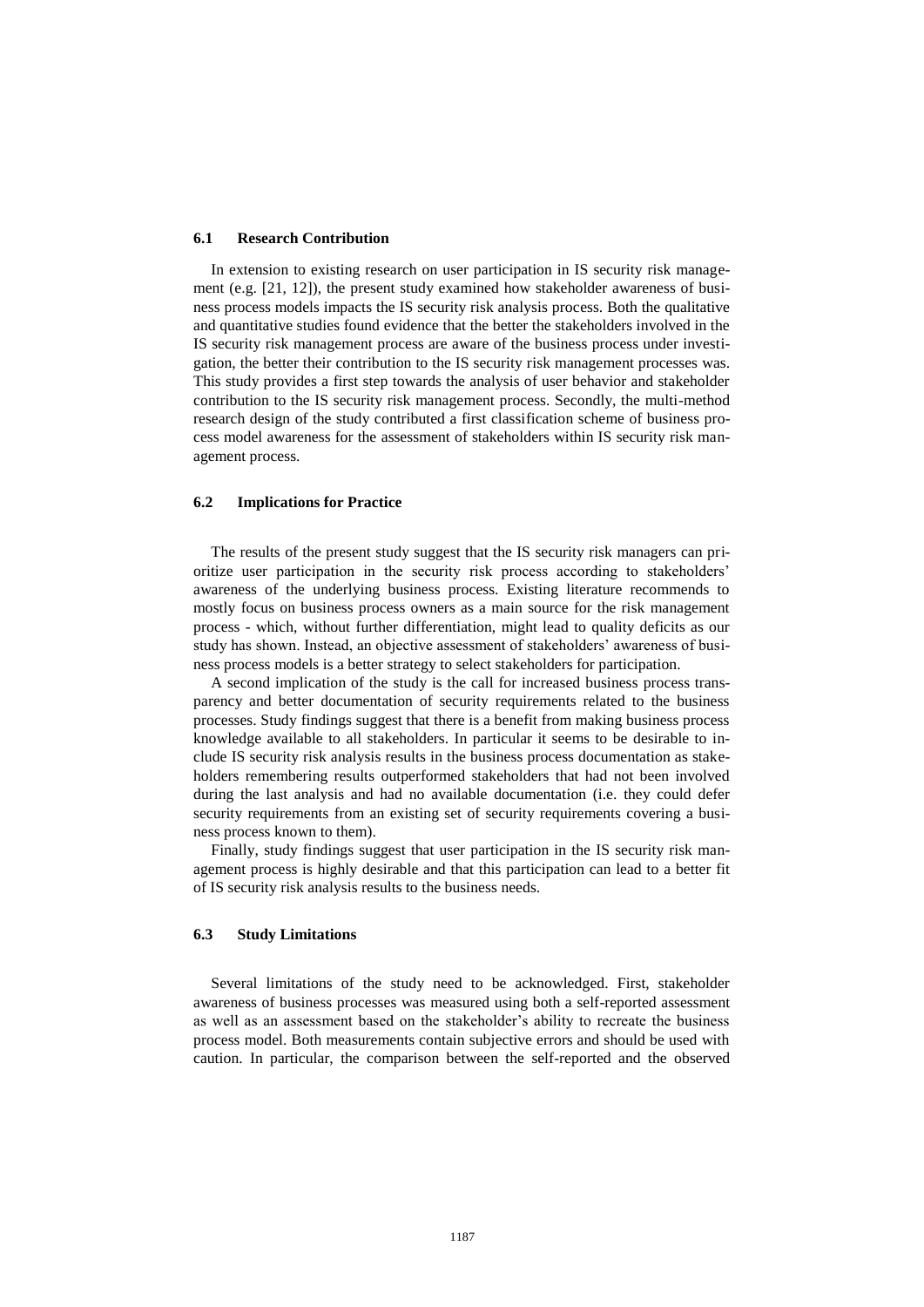levels of awareness confirmed that the self-reported awareness levels must receive special attention.

A second limitation of the study is that it was conducted within the relatively low population of one organization. This limitation is applicable to all surveys with an indepth focus on a problem from industry, where objective experimentation or broad surveys are not possible. To limit the threat to generalizability of the findings, we did not include industry-specific business processes in the investigation and made sure that the IS security risk analysis process did not require industry-specific knowledge.

A third limitation of the present study stems from the fact that stakeholder awareness of the business process was measured in individual settings. Due to organizational constraints at the organization under investigation, it was not possible to conduct group interviews or group modeling sessions. We tried to mitigate this by allowing stakeholders to access any organizational knowledge source (also call other stakeholders) to gather information if the stakeholder lacked complete business process awareness.

#### **6.4 Suggestions for Future Research**

The present study suggests two areas where future research would be valuable. First, a broad examination of individual user participation in IS security risks management and the impact of business process awareness would increase our understanding of stakeholder contribution in such settings. The present study examined business process model awareness from a rather high and abstract point of view. Particular aspects of the business process model might be worthwhile to investigate in further studies, including learning effects related to different modeling strategies and conventions as well as knowledge sharing effects between IS security risk management process stakeholders.

Given, that documentation artefact awareness was found to be an important indicator of potential stakeholder contributions to the IS security risk process it seems worthwhile to investigate security requirements documentation further. For example, how can the documentation of security requirements contribute to the alignment of business needs and IS security risk needs? Are creators of such documents better skilled for the IS security risk analysis process? How can information systems be used to improve the communication of security requirements?

#### 7 **Conclusions**

The present study provides evidence that stakeholder participation in IS security risk management processes is not only desirable but the potential contribution of different stakeholders can be predicted by their respective awareness of the business process under analysis. IS security risk managers can utilize the results of the present study to prioritize the involvement of different stakeholders in the IS security risk management process without sacrificing quality of the results.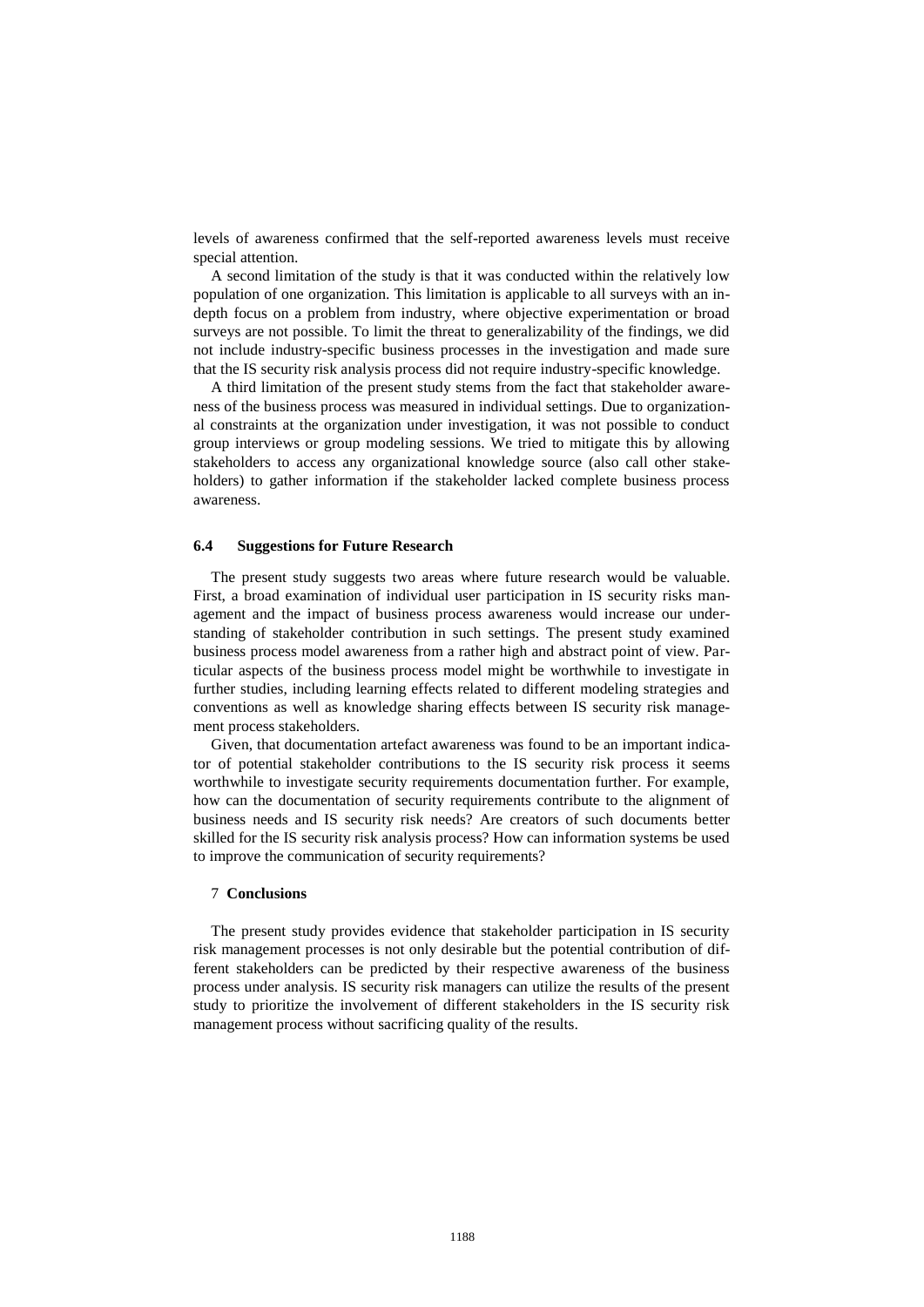**Acknowledgment** This work was supported by the Austrian Federal Ministry of Economy (BMWFW), QE LaB - Living Models for Open Systems (FFG 822740), the Tyrolean business development agency through the Stiftungsassistenz QE-Lab, and partially funded by the European Commission under the FP7 project "PoSecCo" (IST 257129).

## **References**

- 1. Peters S 2009 CSI computer crime and security survey. Computer Security Institute
- 2. Subashini S, Kavitha V (2011) A survey on security issues in service delivery models of cloud computing. Journal of Network and Computer Applications 34(1): 1–11
- 3. Ernst Young (2011) Into the cloud, out of the fog; Global Information Security Survey. http://www.de.ey.com/GL/en/Services/Advisory/2011-Global-Information-Security-Survey---Into-the-cloud--out-of-the-fog. Accessed 25 Nov 2014
- 4. Siponen MT (2000) Critical analysis of different approaches to minimizing user-related faults in information systems security: implications for research and practice. Information Management & Computer Security 8(5): 197–209
- 5. Wade J (2004) The weak link in IT security. Risk Management 51(7): 32–37
- 6. Siponen MT, Oinas-Kukkonen H (2007) A review of information security issues and respective research contributions. ACM Sigmis Database 38(1): 60–80
- 7. Spears JL, Barki H (2010) User participation in information systems security risk management. MIS quarterly 34(3): 503–522
- 8. Bulgurcu B, Cavusoglu H, Benbasat I (2010) Information security policy compliance: an empirical study of rationality-based beliefs and information security awareness. MIS quarterly 34(3): 523–548
- 9. Puhakainen P, Siponen M (2010) Improving employees' compliance through information systems security training: an action research study. MIS quarterly 34(4): 757–778
- 10. Siponen M, Vance A (2010) Neutralization: new insights into the problem of employee information systems security policy violations. MIS quarterly 34(3): 487
- 11. Locke EA, Alavi M, Wagner III, John A (1997) Participation in decision making: An information exchange perspective
- 12. Ryan JJ, Mazzuchi TA, Ryan DJ et al. (2012) Quantifying information security risks using expert judgment elicitation. Computers & Operations Research 39(4): 774–784
- 13. Susanto12 H, Almunawar MN, Tuan YC (2011) Information security management system standards: A comparative study of the big five
- 14. Markus ML, Mao J (2004) Participation in development and implementationupdating an old, tired concept for today's IS contexts. Journal of the Association for Information Systems 5(11): 14